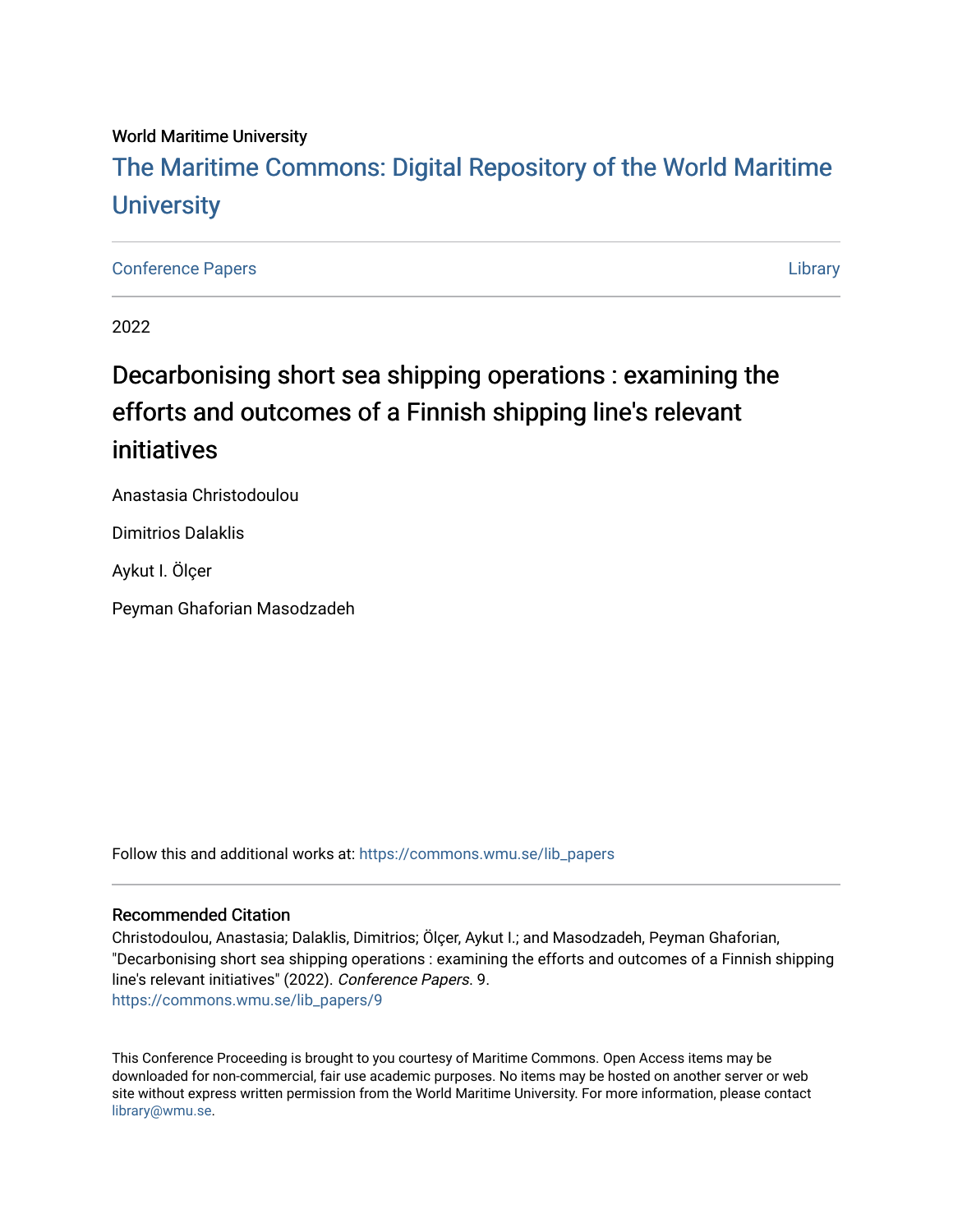

*pgm@wmu.se*

The International Maritime and Logistics Conference "**Marlog 11**" Towards a Sustainable Blue Economy 20-22 March 2022



### **DECARBONISING SHORT SEA SHIPPING OPERATIONS: EXAMINING THE EFFORTS AND OUTCOMES OF A FINNISH SHIPPING LINE'S RELEVANT INITIATIVES**

#### **Anastasia Christodoulou (1)1 , Dimitrios Dalaklis (2), Aykut I. Ölçer (3) and Peyman Ghaforian Masodzadeh (4)**

*(1) Maritime Energy Management Specialisation, World Maritime University, Malmö, Sweden, ac@wmu.se*

*(2) Maritime Safety and Environmental Administration Specialisation, World Maritime University, Malmö, Sweden, dd@wmu.se*

*(3) Maritime Energy Management Specialisation, World Maritime University, Malmö, Sweden, aio@wmu.se (4) Maritime Energy Management Specialisation, World Maritime University, Malmö, Sweden,* 

**Keywords:** decarbonisation; maritime transport; air pollution; GHG emissions; short sea shipping; Viking Line.

**1. ABSTRACT:** Decarbonisation of maritime transport operations has become a main priority for shipping companies around the world, especially after the adoption of the Initial International Maritime Organization's (IMO) Strategy on Reduction of Greenhouse Gas (GHG) Emissions from Ships in 2018 that sets the goal of reducing the global shipping emissions by 50% by 2050, as compared to 2008. In a similar direction, the European Union's (EU) Green Deal initiative was adopted in December 2019 and proposed, among others, the inclusion of shipping in the EU Emissions Trading Scheme (EU ETS) as an additional tool for the achievement of climate neutrality in Europe by 2050. The most recent UN Climate Change Conference (COP26) that was held in Glasgow also increased the momentum for global decarbonisation efforts highlighting the important role and contribution of maritime transport in these overall efforts. This paper discusses the efforts and initiatives undertaken by a Finnish shipping line (Viking Line) for the improvement of its fleet energy efficiency, along with the decarbonization of its operations; initiatives that encompass various technical and operational measures along with the employment of alternative fuels and/or energy sources (such as wind power). According to the findings, significant energy consumption reductions can be achieved at the company level from the implementation of a number of energy efficiency initiatives that presuppose a company organization model focused on sustainable development. Global and regional regulations/guidelines definitely initiate the introduction of energy efficiency measures, but their effective implementation depends largely on the organizational structure and priorities of individual shipping companies.

#### **2. INTRODUCTION**

Decarbonisation of maritime transport operations has become a main priority for shipping companies around the world during the last decades, as the amount of GHG emissions from shipping has increased over the years and in 2018 it accounted for 2.89% of global GHG emissions following a

-

<sup>&</sup>lt;sup>i</sup>Dr. Anastasia Christodoulou is a Research Associate at World Maritime University in Malmö, Sweden. Her main research interests include short sea shipping, sustainable maritime development, green ports, maritime economics and logistics, multimodal supply chains. She has published several peer-reviewed academic articles and has served as article peer-reviewer for a number of well-established academic journals. She is a member of the World Conference of Transport Research Society and the International Association of Maritime Economists.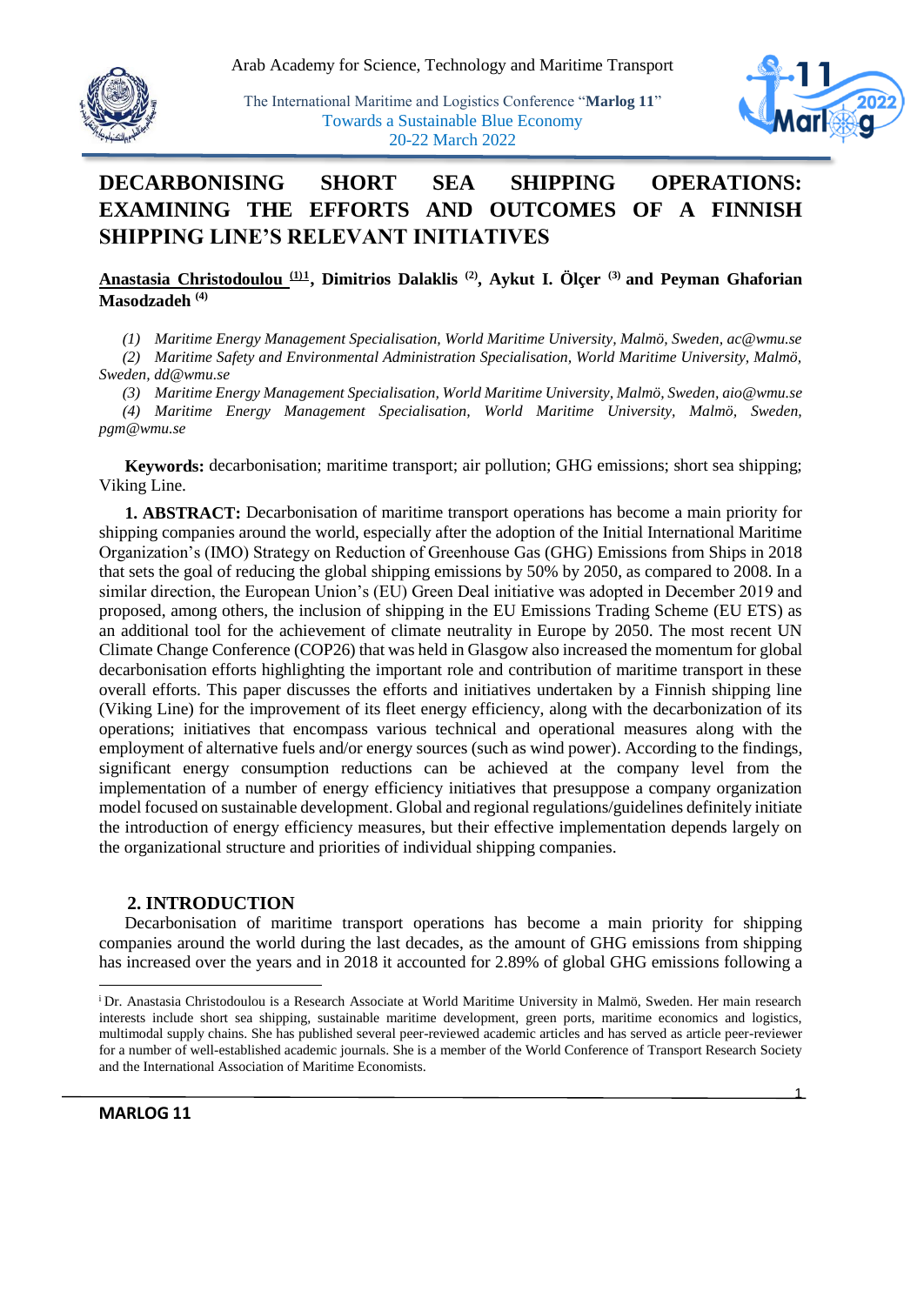



constant increasing trend (Faber et al., 2020; Giziakis and Christodoulou, 2009). It is clear that, besides the vital role of maritime transportation in global trade and its fundamental contribution to societal growth and progress, the negative impact of maritime GHG emissions needs to be tackled (Sirimanne et al., 2019). Although a number of technical and operational measures have already been introduced by the IMO for the abatement of GHG emissions - Energy Efficiency Design Index (EEDI), Ship Energy Efficiency Management Plan (SEEMP), and Fuel Oil Consumption Data Collection System (DCS) - the progress has not been the desired one and in 2018 the Initial IMO's Strategy on Reduction of GHG Emissions from Ships was adopted (IMO, 2018; Ölçer et al. 2018). The Initial IMO Strategy sets the goal of reducing the global shipping emissions by 50% by 2050, as compared to their 2008 level, with a vision to phase them out by the end of the century.

In a similar direction, the European Union's (EU) Green Deal initiative was adopted in December 2019 and proposed, among others, the inclusion of shipping in the EU Emissions Trading Scheme (EU ETS) as an additional tool for the achievement of climate neutrality in Europe by 2050 (European Commission, 2019). Additionally, the Monitoring, Reporting and Verification (MRV) regulation also came into force since 2018 requiring all vessels above 5000GT operating within the European Economic Area, starting of finishing their voyage in a EU port to monitor and report their emissions on a yearly basis (EU Regulation 2015/757; Christodoulou et al., 2021). Finally, the most recent UN Climate Change Conference (COP26) that was held in Glasgow also increased the momentum for global decarbonisation efforts, highlighting the important role and contribution of maritime transport in these overall efforts.

In order to comply with the evolving global and regional regulatory framework related to the abatement of GHG emissions from their operations, the vast majority of shipping companies around the world have proceeded with the adoption of a number of measures and initiatives in order to improve the energy efficiency of their fleet and reduce their carbon footprint (Brynolf et al., 2014; Wan et al., 2018). Apart from the implementation of the so-called "mandatory" measures, several proactive shipping companies have proceeded with the introduction of voluntary initiatives in order to reduce further their emissions and promote their sustainable development, but also gain a competitive advantage in the market where they operate (Lai et al., 2011; Lun et al., 2016; Christodoulou and Cullinane, 2021). The differentiation of the service and the sustainability concerns have been found to particularly impact liner shipping that operates in specific routes and trades. Even more intense is the competition and environmental concerns in the RoPax segment operating in Northern Europe, where the environmental regulatory framework is even stricter when compared with other regions of the world, with the environmental output being a crucial factor for the 'choice' of a company by its customers (Christodoulou and Kappelin, 2020).

This paper discusses the efforts and initiatives undertaken by a Finnish shipping line (Viking Line) for the improvement of its fleet energy efficiency, along with the decarbonization of its operations. These initiatives encompass various technical and operational measures,along with the employment of alternative fuels and/or energy sources (such as wind power). According to the findings, significant energy consumption reductions can be achieved at the company level from the implementation of a number of energy efficiency initiatives that presuppose a company organization model being focused on sustainable development. Global and regional regulations/guidelines definitely initiate the introduction of energy efficiency measures, but their effective implementation depends largely on the organizational structure and priorities of individual shipping companies.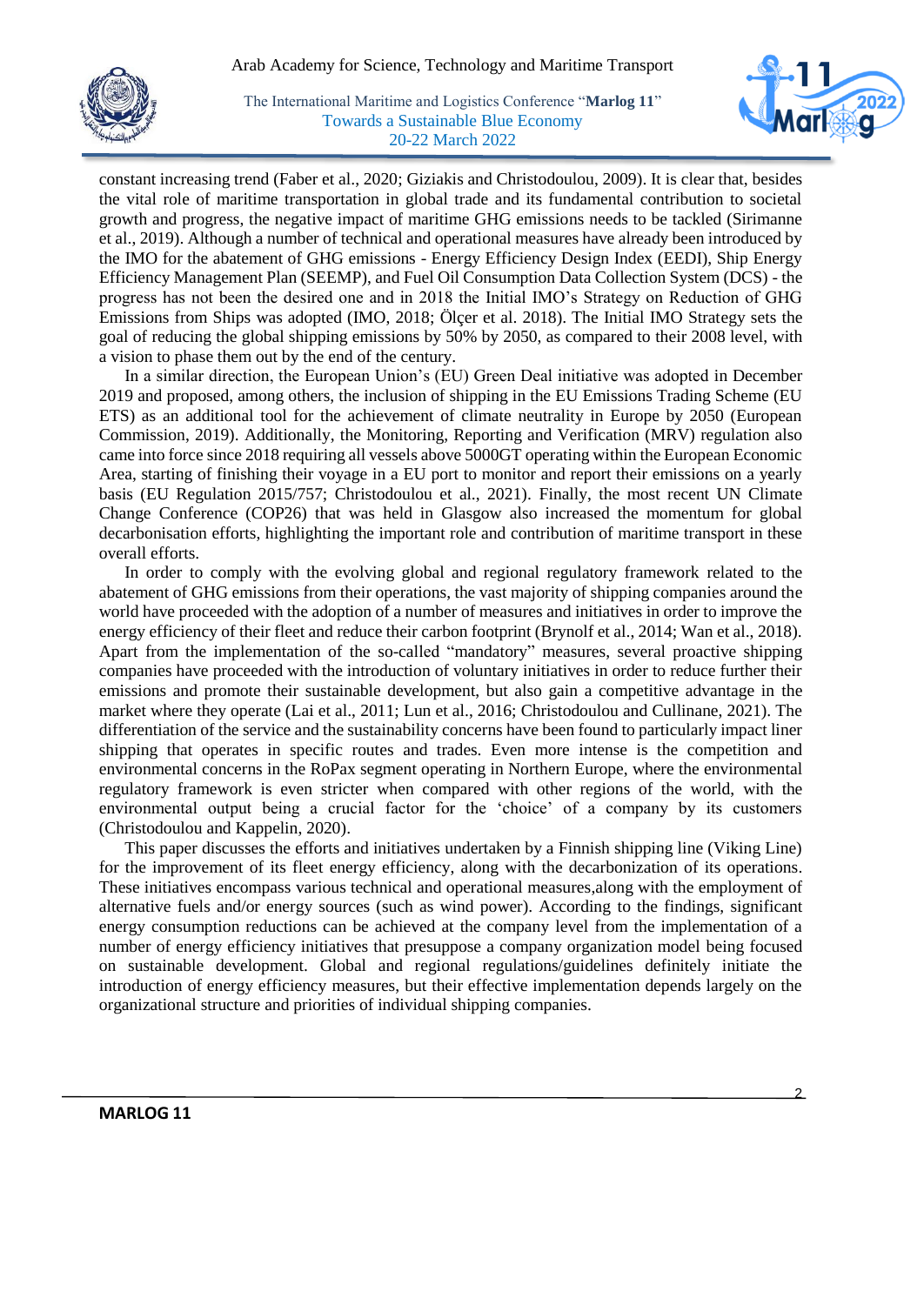



#### **3. METHODOLOGY**

A case study methodology has been applied in this study for the exploration of the various initiatives implemented by the shipping line under consideration  $-$  Viking Line  $-$  for the reduction of its energy consumption and related GHG emissions. The reason why a case study method was chosen in this research, is primarily the fact that the main objective was to investigate a contemporary phenomenon in depth and within its real-life context, a phenomenon that could not have been examined outside of a specific context (Yin, 2009; Voss et al., 2002). In this case, the regulatory and the contextual framework within the company operates has played a fundamental role for the provision of incentives for the implementation of these exact initiatives. The already existing global and regional regulations for the abatement of GHG emissions played an important role, on the one hand; the fact that Viking Line is a RoPax line operating in Northern Europe was another crucial parameter for the analysis. The various sustainability initiatives adopted by the company - encompassing different technical and operational measures along with the employment of alternative fuels and/or energy sources (such as wind power) – are analysed in this paper with the objective to provide some evidence of their potential to substantially reduce the carbon footprint of maritime transportation if effectively implemented.

In order to proceed with the data collection for the analysis of the case study, the authors first thoroughly went through Viking Line's sustainability reports and website and also gathered any information available on the news relevant to the company's sustainability initiatives. As expected, reallife and detailed practical data/information could not be obtained from these secondary data sources, so a semi-structured interview with the sustainability manager of the company was also conducted in October 2020. The sustainability manager was chosen as the most appropriate interviewee on the topic under investigation as he had a deep knowledge of the sustainability initiatives undertaken by Viking Line over the years, but he could also provide a comprehensive overview of the company's sustainability strategy. The interview lasted one hour and fifteen minutes; it was audio-recorded and took place via Zoom due to the pandemic of covid-19 travel restrictions. The interview guide was already sent out via email to the interviewee some days before to allow some time to prepare and gather the data relevant to the interview questions.

Both primary and secondary data were analysed in conjunction in order to provide a chain of evidence and strengthen the data validation of this case. As proposed by Denzin (2012), one basic type of triangulation that was used in our analysis was *data triangulation*, including the use of multiple data sources in a single study to overcome subjectivity and establish a chain of evidence. The manuscript was also sent for review to the respondent to avoid misunderstandings and ensure that all the points were clearly and correctly presented. Figure 1 presents the data triangulation method applied in this study.



Figure 1. Data triangulation method applied in this study. Source: Authors' own elaboration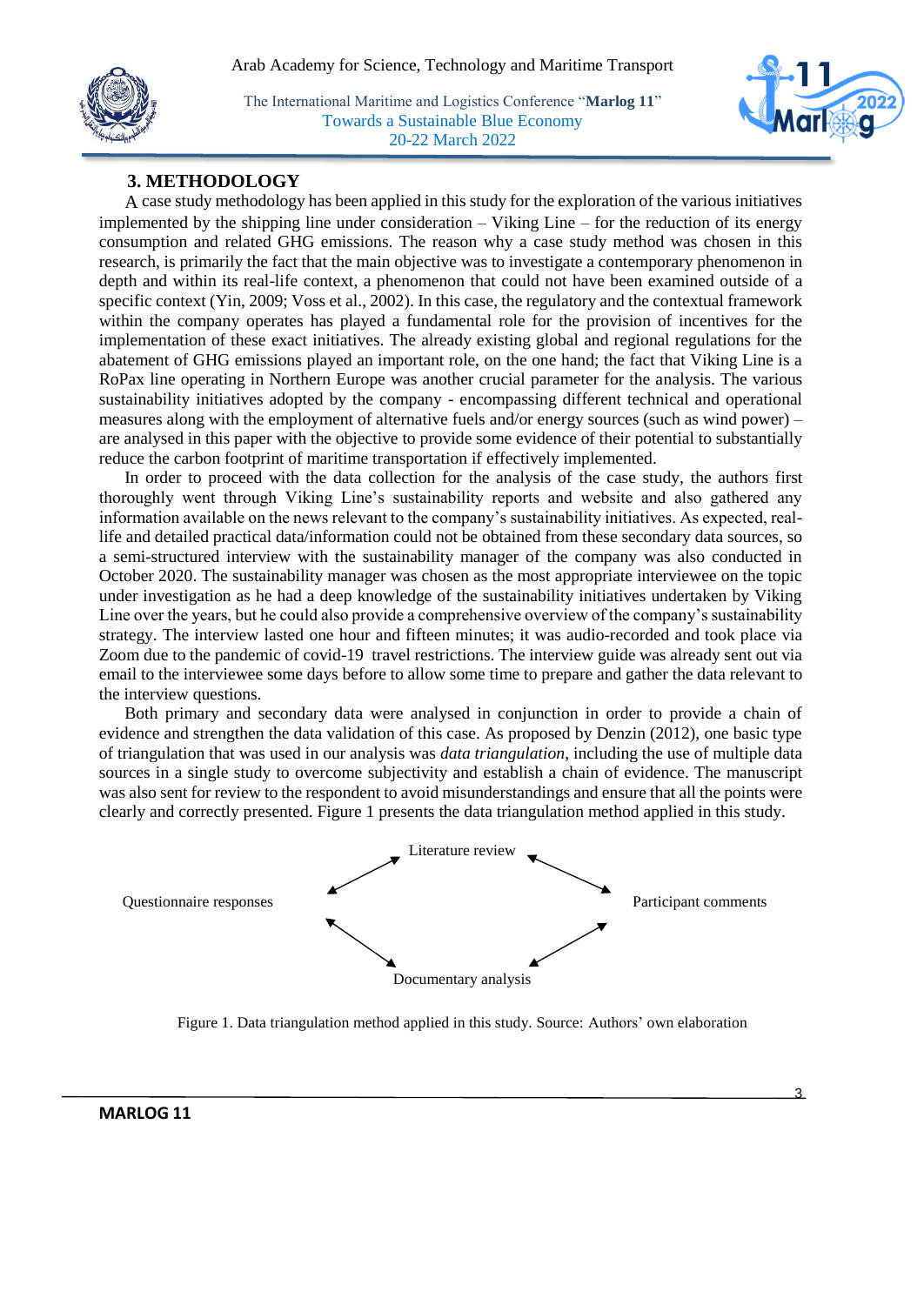

#### **4. THE CASE OF VIKING LINE**

Viking Line provides passenger and cargo carrier services using the vessels Amorella, Gabriella, Mariella, Rosella, Viking Cinderella, Viking Grace and Viking XPRS between Finland, Sweden and Estonia (Figure 2). The company owns the terminals in Turku and Stockholm and uses the various others in its short sea shipping network. All the company's vessels are certified in compliance with ISO 14001 environmental management standards and sustainability is a very important priority for the company that has already adopted various initiatives for the improvement of its fleet energy efficiency, along with the decarbonization of its operations; initiatives that encompass various technical and operational measures along with the employment of alternative fuels and/or energy sources (such as wind power). The company has also introduced a successful organization model that focuses on sustainable development and crew involvement in decision-making (Viking Line). The efforts already undertaken, as well as the results from the implementation of the various initiatives will be presented and analysed in the coming subsections to shed light on the potential environmental benefits from their adoption, but also underline challenges related to their practical implementation.



Figure 2. Viking Line's route network. Source: Viking Line

#### *4.1 Onshore Power Supply (OPS)*

Viking Line has proceeded with the provision of OPS in 4 terminals located in Sweden, Estonia and Finland (Stockholm, Tallin, Helsinki and Mariehamn). By installing and using OPS at berthing time, the vessels do not need to use energy produced from their auxiliary engines, but they can instead use electricity from the port, significantly reducing in this way fuel consumption and emissions generated at the port area (Acciaro et al., 2014; Innes and Monios, 2018; Christodoulou and Woxenius, 2019). This installation has resulted in saving 1200 tonnes of fuel and reducing 3800 tonnes of CO2 emissions by connecting 4 of its vessels to OPS while in quay and verifies the findings from the existing literature that important reductions in vessels' emissions can be achieved from the implementation of this technology (Vaishnav et al., 2016; Winkel et al., 2016).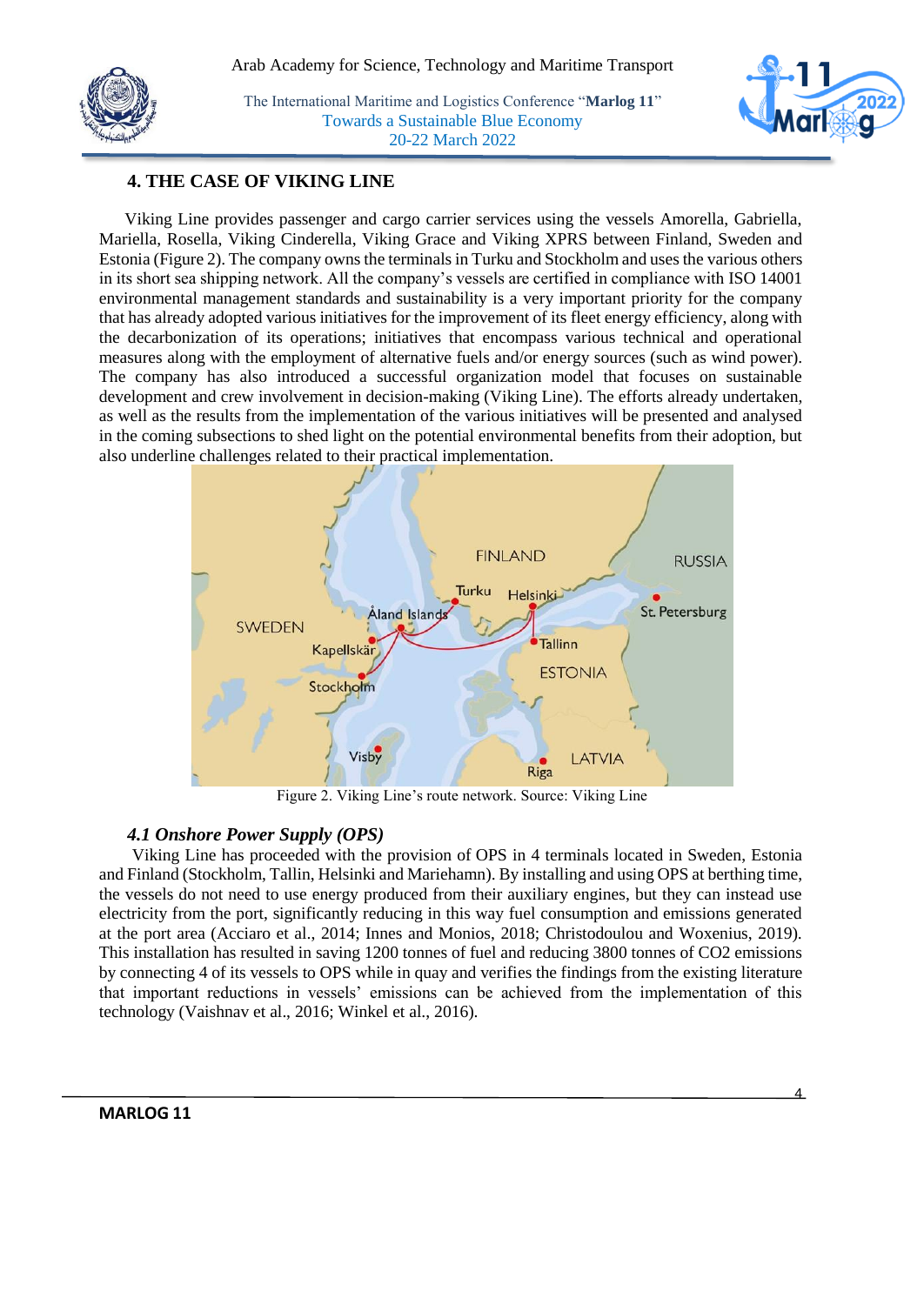



What is worthwhile to mention is the fact that, in the two Swedish terminals (Stockholm and Mariehamn) and Tallinn, vessels use 100% green electricity while at berth, in contrast to Helsinki, an issue creating significant differences in emissions reductions among the two cases. According to the interviewee, in the case electricity used for the provision of OPS is sustainably produced (green), there's basically no carbon footprint and the environmental benefits are not compared to the electricity coming from coal or other resources. Coming to the reasons why green electricity is not used in all terminals, the respondent highlighted that the company is engaged in talks with the terminal in Helsinki on this issue and the main reason is that in Helsinki Viking Line does not own the terminal and it is basically the port that decides where the electricity comes from.

A crucial parameter for the implementation of OPS is the installation and operational cost for the vessels that is extremely high and requires large investments. According to the respondent, Viking Line's investments in all things that went into making the short side power possible accounted for around 500 to 700,000 euros per vessel, while the ports needed to pay to install the necessary equipment from their side. There was a 30% allocation from the EU through a project in Tallinn port for the installation of OPS that was divided between Viking Line and the ports. As already mentioned by the existing literature (Zis et al., 2014), the interviewee underlined the importance of providing national subsidies to incentivize and promote the installation of OPS given the high initial capital investment required and the potential operational cost from the increased price of electricity that is needed in high loads for the provision of OPS. According to the respondent, these subsidies are essential, but not provided at the moment, because shipping's emissions are not accounted for in the national gas inventories and it consists of an easy step that could bring about a significant change and emissions reduction.

Another major drawback related to the operation of OPS is that it's usually on high loads and, as a result, it is cheaper to use bunker fuel to power the vessel as in vessels' operations there are basically very few times that the loads are so low that it would be cheaper to run on OPS. In other words, the implementation of OPS is just something that shipping companies do as part of their sustainability work, but it implies increased running (operational) cost all the time as the electricity required for OPS is more expensive than using the fuel. Additionally, due to the lack of subsidies, when using OPS the shipping companies carry the entire risk if electricity prices rise unexpectedly while their price risks for bunker fuel is quite often mitigated by signing some kind of fixed price contracts with their suppliers.

Besides the subsidies that could be offered to provide some kind of compensation for the installation of OPS, there are also port environmental discounts that reward cleaner vessels and the use of OPS consists one of the criteria for the vessels' certification with maritime environmental performance indices (e.g. Environmental Ship Index (ESI), Clean Ship Index (CSI)) that form the basis for the provision of these discounts in a number of ports (Christodoulou, 2019). According to the respondent, Viking Line's vessels are certified with the CSI and it is feasible to get environmental discounts from ports if you have to use OPS because this technology does reduce emissions in the port area. However, the certification with the CSI also depends on other parameters (e.g. waste, chemicals) and, although OPS helps in order to receive these discounts, the costs will never be returned unless bunker fuel prices go up a lot or the electricity price comes down or there are subsidies.

#### *4.2 Wind power and LNG conversion*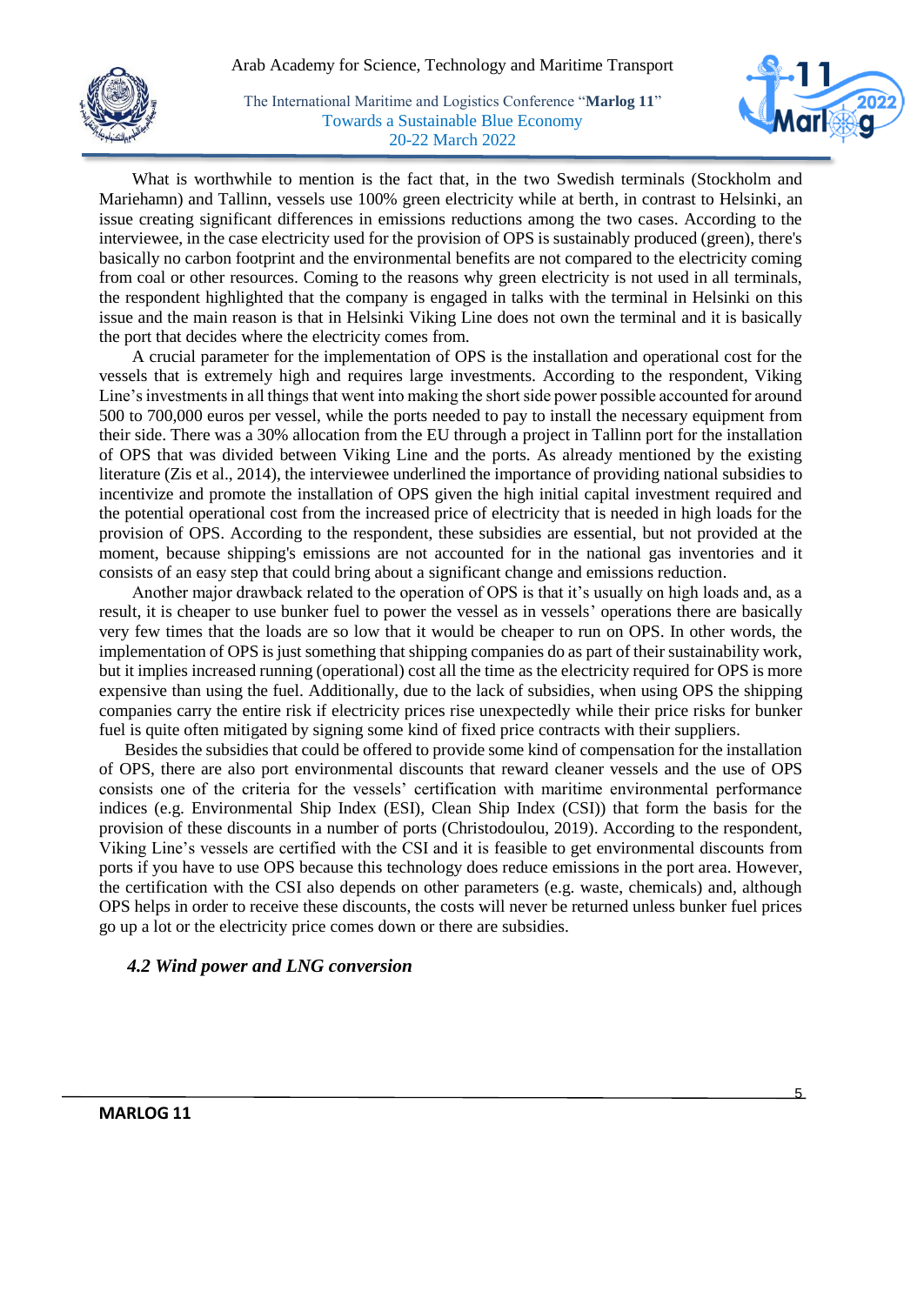



Viking Line equipped in 2018 Viking Grace – a RoPax vessel operating in the Turku-Stockholm route - with a rotor sail that turned her into the world's first hybrid ship of its size to run on both LNG and wind power. The employment of LNG as a marine fuel has been initiated by the Directive 2014/94/EU that requires all core ports in the EU to build LNG refuelling points by the end of 2025 along with the provision of OPS (European Union, 2014). In this sense, this initiative could be easily related to the upcoming European regulations. According to the interviewee, Viking Grace was a RoPax vessel running on LNG fuel from the start, so there were no conversion costs. The rotor sail was installed in 2018 in cooperation with the supplier Norsepower with the installation costs being low, as it was basically an investment from Norsepower to gain experience and build their reputation. Since its installation, the progress of using the rotor sail has been tracked in order to observe if there's any reduction in the total fuel consumption because of its use. The problem is that the data obtained is not really measurable, because there's software on the engine that propels the sail and it provides information on its effectivity, but this data can't really be connected to the data on fuel consumption and the amount of reductions. This is the reason why the company is still in testing for two years although they were initially going to be testing for one year. There were plans to also have the rotor sail on Viking Glory, but because of the test they made and the traffic on the route, the company decided that it's not optimal to proceed with the installation of the rotor sail on this vessel.

Coming to the emissions reductions from the use of LNG fuel from Viking Grace, the vessel already has some 20-25 % less CO2 emissions than conventional fuel. According to the academic literature, what's problematic about the LNG is the methane slip that occurs during the combustion process (Bengtsson et al., 2012). In the case of Viking Grace, the methane slip is estimated close to 1.5%, so it's inevitable that some of the fuel goes on burnt but it's still comparatively less emissions for using LNG than for using regular fossil fuels or bunkers. Additionally, from the use of LNG, SOx emissions are reduced by 85% while NOx emissions are close to zero in accordance with Bengtsson et al. (2012), which is truly beneficial for the population located near the ports (Winnes et al., 2015).

Regarding the question if Viking Line would consider the investment in new technologies/fuels due to the introduction of the NECAs, the installation of humid air motors (HAM) is already in place in one of their vessels – Mariella – and has helped with the reduced production of NOx because the burning temperature is a bit lower, but other technologies available might also be considered to address this issue.

#### *4.3 Construction of new vessels*

Another initiative for the improvement of the energy efficiency of the company's fleet is the construction of a new vessel – Viking Glory – that is expected to use up to 10% less fuel than Viking Grace, which was previously awarded the honour of being the world's most environmentally-friendly passenger vessel in its size class. The construction of this ferry consists a huge investment as its construction costs around 200 million euros, it's been built in China and is designed to have around 10% less emissions than Viking Grace. Viking Glory will be replacing the vessel that's currently with Viking Grace on the Turku-Stockholm route – Amorella - so that we will have both these ferries complimenting each other. The Turku-Stockholm route is the most important market for Viking Line and it makes sense for the company to have two comparable vessels operating against each other and offering a product that is the most environmentally friendly way to travel from Finland to Sweden.

#### *4.4 Energy management system*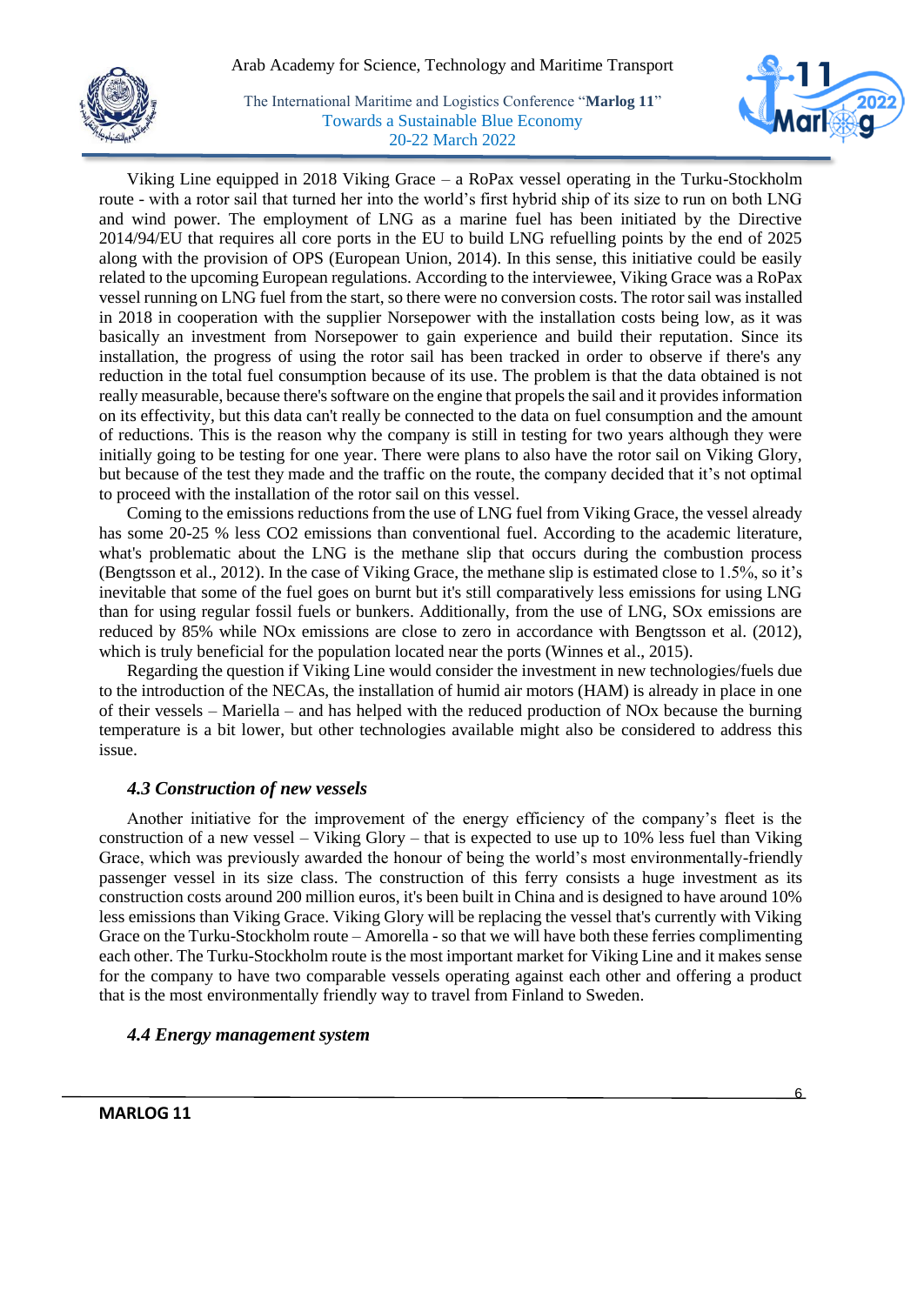#### Arab Academy for Science, Technology and Maritime Transport



The International Maritime and Logistics Conference "**Marlog 11**" Towards a Sustainable Blue Economy 20-22 March 2022



Viking Line has introduced since 2017, in partnership with the company Blueflow, an energy management system on all its vessels in order to ensure compliance with the EU requirements for reporting CO2 emissions (MRV system); and this system has also served as a dual in the achievement of fuel savings on a daily basis. This reporting system enables the company to monitor the vessels' emissions, but has also been used as a trial by error tool to look at potential route planning changes and their effectiveness (of course it's not a proactive tool like other route planning systems that are installed on some of the vessels, basically take in account a few factors, like travel time, trim, weather conditions and then suggest routes planning). According to the interviewee, Viking Line believes strongly in these route planning systems and aims to develop them further. As these systems take into account the weather conditions, then technical conditions, the load, the trim and the wind, their application can result in significant fuel savings; when the vessel operates in the archipelago, there are obviously speed restrictions and it needs to be decided 'where do we push the brakes and where do we push the gas basically to do that optimally'. This process is very time-consuming and there might have to be some kind of artificial intelligence assisting. Stena Line for instance is applying artificial intelligence assisted pilots in one of their vessels that will be rolling out into their fleet and it remains to be seen if there will be significant reductions coming from that.

This energy management system was not costly and it basically included the installation of software into the company's automation systems, then getting screens up and running on the bridge and in the engine room. A crucial factor for the successful implementation of the system was the training of staff and crew. All the staff and crew had training that was not easy because they were working on shifts, so not everyone could be trained at once. Besides the training, the system has been designed to be really easy to understand that it would be intuitive to look at the screens with all the indicators and then to take out the reports. In other words, there's training available but the system is also so simple that a person who knows excel can operate it.

Concerning the certification of the company's vessels with ISO 50001 (energy management certification), the respondent replied that this would be something that he sees happening in the future but not right now, not in a couple of years a least, because doing these management systems and getting them really operational to the crew requires a lot of work that needs to be somehow compensated - there needs to be some kind of payoff, not necessarily purely economic. Moreover, certain aspects of ISO 50001 are more or less covered with ISO 14001 (environmental management) certification, so it would be more administrative workload in a period when administration load for the shipping companies is really heavy.

#### *4.5 Energy efficiency improvement projects*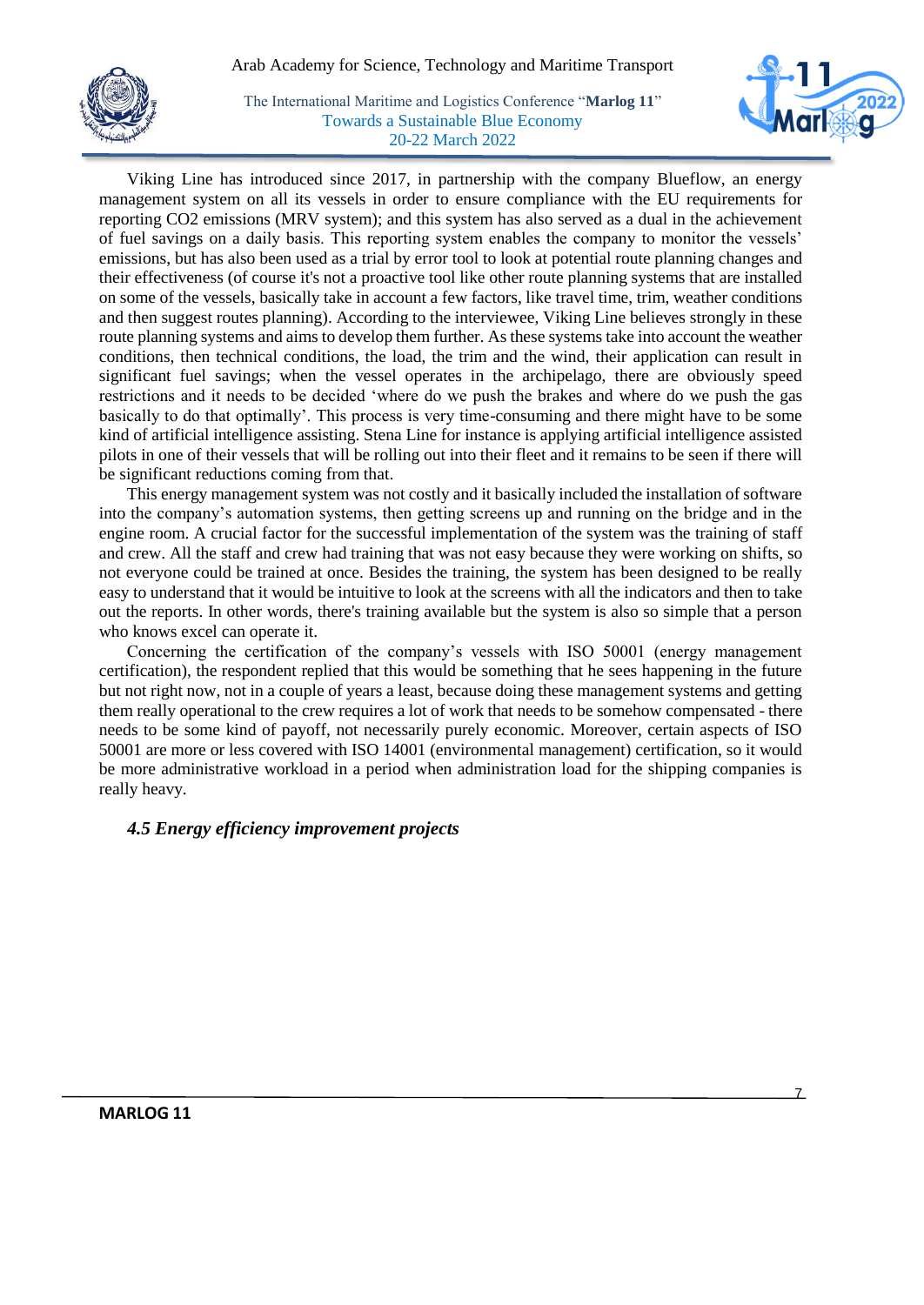



Since 2016, Viking Line has proceeded with the investment of more than four million euros in different projects to improve the energy consumption of its vessels. The interviewee pointed out that by far the most effective investments have been in ventilation; the use of frequency converters resulted in the optimization of the engine's operation. For example, on Viking Gabriela these improvements in ventilation resulted in fuel savings of almost 600 tons per year. Similar improvements in ventilation were applied on Viking Grace, but not at full-scale, and the energy savings were equal to all the energy consumption of all the offices and warehouses of the company in Mariehamn where their headquarters is. It becomes obvious that even tiny energy improvements onboard the vessels – in this case this ventilation tweak on board the vessel - save that much energy compared to investments onshore. Concerning the amount of investments for the improved ventilation system on Viking Gabriela, it comes up to 800,000 euros with an expected return on investment in one and a half years. The most costly energy efficiency project Viking Line invested in is ventilation, but also the most effective. It was a big project that's why it costed so much and it was at the same time the hardest to implement as well.

This successful project and significant energy consumption improvement on Viking Gabriela also shows that even on old vessels there's a lot of ways that energy consumption can be optimized with the retrofitting and there's a lot of work that's been done in vague all the time on the company's old vessels. What the respondent has observed is that  $-$  on the one hand- energy consumption climbs basically because the company puts in stuff for the passengers and comfort and – on the other hand - at the same time it keep optimizing the energy consumption so a marked reduction in the total has been achieved but not of the required magnitude to have the desired effect on the climate. According to the interviewee, the company needs to fight on both fronts: of the technical reduction of having the engines and everything operating as well as they can and then it needs to combat the climbing consumption.

#### *4.6 New organisational model*

Since 2018, Viking Line has launched a new organisation model, beginning from the vessels and continuing during 2019 with the land-based organisation. The first results from the implementation of this results-driven model are positive, according to the company's sustainability report. The interviewee commented that this new organisation model was basically a way to reorganize the company that allowed the decisions to be made closer to the operations. According to the interviewee, the main motivation behind this organizational restructure was the fact that it would be more effective if the vessels themselves that were every day close with the customers were given more responsibility and more options to decide how to improve the customer experience. He added that at the same time the new organization model allowed them to streamline the organization, but unfortunately due to the covid the company is now back in the same place again as they needed to make big cuts.

Besides the impact of covid-19 pandemic, the new organization model is quite effective, according to the respondent, with positive economic results because there's always a benefit when the people who are operating the vessels are given more responsibility to take decisions on their work. Similar positive results from the environmental auditing for the ISO 14001 certification were also seen for the years when the vessels themselves were given the responsibility of the work and they had some person on board in charge of this. Along with the economic and developmental benefits, the organizational restructure also brought environmental and energy efficiency improvements of the company's fleet.

An overview of Viking Line's sustainability initiatives related to the improved energy efficiency and decarbonization of its fleet is presented in Figure 3.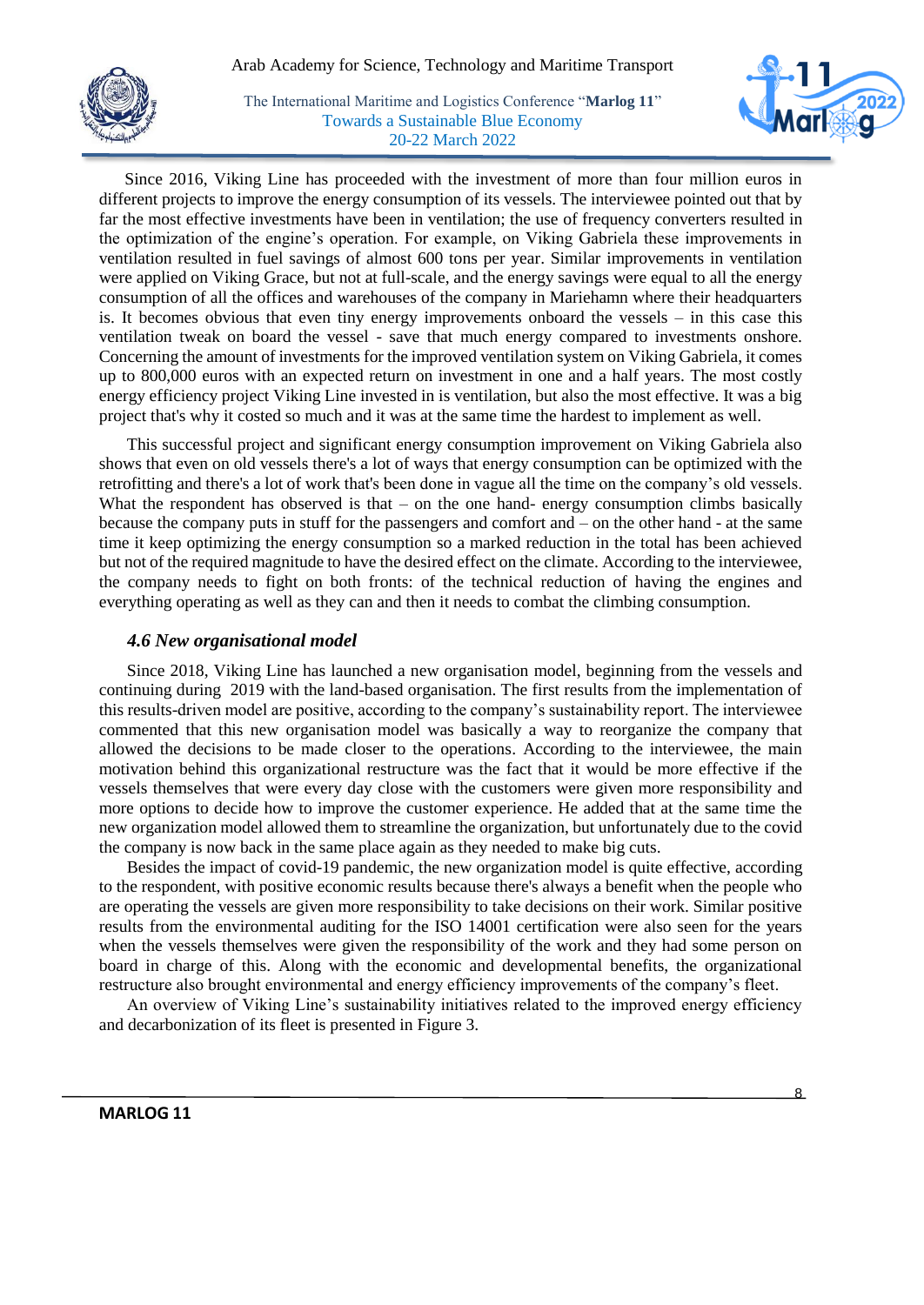

Figure 3. Viking Line's sustainability initiatives

#### **5. DISCUSSION AND CONCLUDING REMARKS**

Viking Line has implemented a variety of sustainability initiatives for the improvement of the energy efficiency of its fleet and the reduction of GHG emissions from its operations. Initiatives that range from technical measures, like retrofitting of the ventilation systems of certain vessels and the use of wind power, to the introduction of energy management system for the monitoring of the emissions and the use of LNG as a marine fuel. The company has been closely following the existing and upcoming regulations; the use of OPS, as well as LNG fuel could be considered as an answer to the relevant upcoming EU regulation (European Union, 2014). The same applies in relation to the introduction of the energy management system for the monitoring of the vessels' GHG emissions that is the company's way for complying with the MRV regulation.

Besides the initiatives driven by the relevant regulatory framework, the company has also moved forward with a huge investment that costed around 200 million euros – the construction of a new vessel, Viking Glory, that is expected to use up to 10% less fuel than Viking Grace, which was previously awarded the honour of being the world's most environmentally-friendly passenger vessel in its size class. Viking Glory is designed to have around 10% less emissions than Viking Grace that is the world's first hybrid ship of its size to run on both LNG and wind power with the emissions reductions from the use of LNG fuel being some 50% lower CO2 emissions compared to the conventional fuel.

The organizational restructure of the company has played an important role for the effective implementation of all these initiatives and brought environmental and energy efficiency improvements of the company's fleet along with the economic benefits. The fact that the staff and crew are now more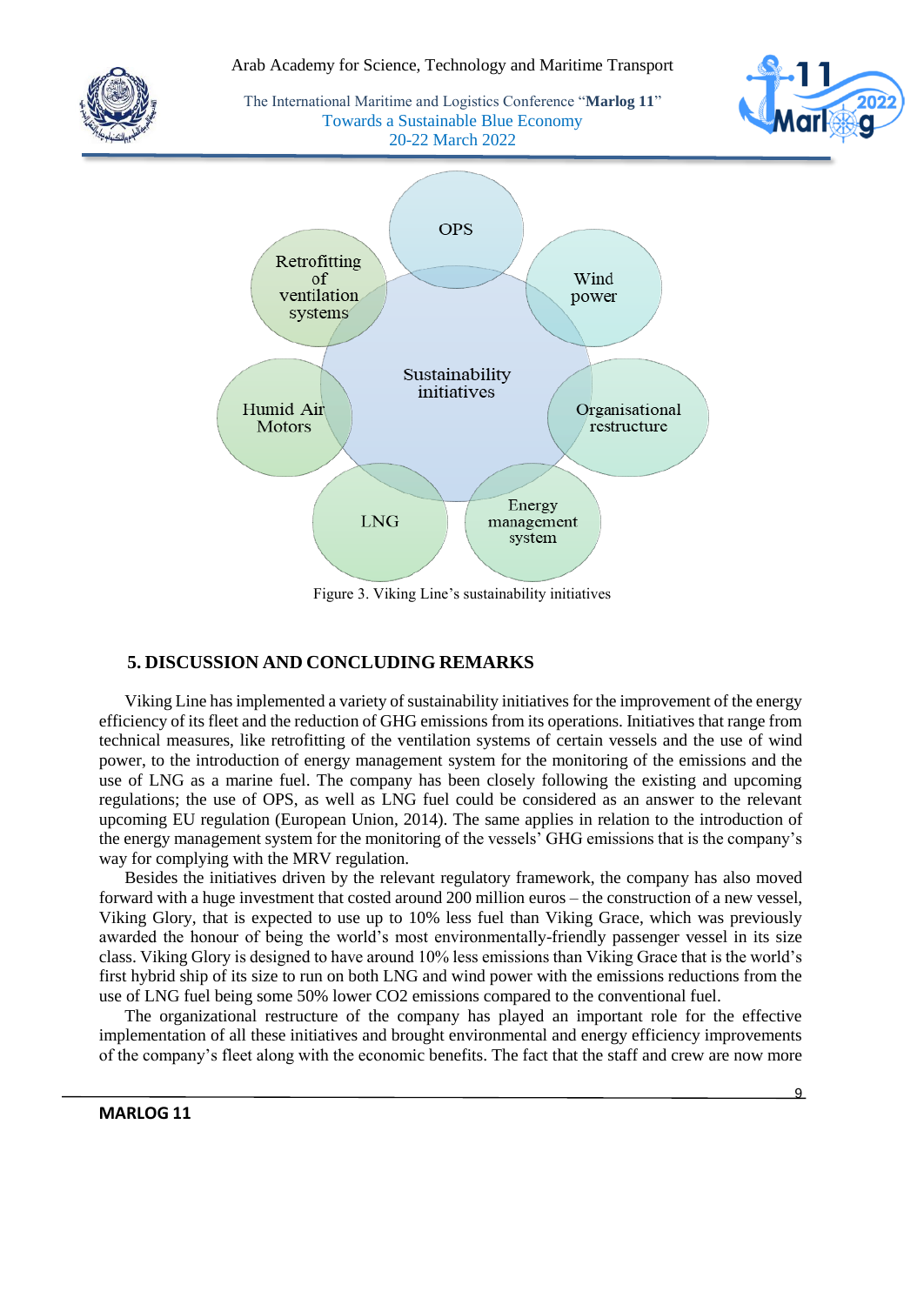



involved in decision-making has promoted/enhanced the integration of energy management into the company's procedures and processes with beneficial outcomes in many domains.

Another issue that needs to be mentioned here is the importance of efficient collaboration with cargo customers and port authorities that has a direct effect on the energy efficiency of maritime operations. Good collaboration with ports means that no longer times are needed at the port area for accommodating the vessels and, at the same time, the vessels can operate at lower speed, consume less fuel and have less emissions.

In this paper, the efforts and initiatives undertaken by a Finnish shipping line (Viking Line) for the improvement of its fleet energy efficiency, along with the decarbonization of its operations were discussed in order to shed light on the potential of private companies' initiatives for the reduction of their GHG emissions. According to the findings, significant energy consumption reductions can be achieved at the company level from the implementation of a number of energy efficiency initiatives that presuppose a company organization model focused on sustainable development. Global and regional regulations/guidelines definitely initiate the introduction of energy efficiency measures, but their effective implementation depends largely on the organizational structure and priorities of individual shipping companies.

#### **6. ACKNOWLEDGMENTS**

The authors are grateful to Dani Lindberg, Viking Line's sustainability manager, for the valuable information, material and the time provided that made the development of this manuscript possible.

#### **7. REFERENCES**

1. Faber, J., Hanayama, S., Zhang, S., Pereda, P., Comer, B., Hauerhof, E., van der Loeff, W.S., Smith, T., Zhang, Y. and Kosaka, H. "Reduction of GHG Emissions from Ships—Fourth IMO GHG Study 2020—Final Report", 2020. IMO MEPC, 75(7), p.15.

2. Giziakis, C. and Christodoulou, A. "Climate change and marine industry". Proceedings of the International Association of Maritime Economists Conference, 24-26 June, 2009, Copenhagen, Denmark.

3. Sirimanne, S.N., Hoffman, J., Juan, W., Asariotis, R., Assaf, M., Ayala, G., Benamara, H., Chantrel, D., Hoffmann, J., Premti, A. and Aƒ ˆAguez, L.R. "Review of maritime transport 2019", 2019, UNCTAD.

4. IMO. "Adoption of the initial IMO strategy on reduction of GHG emissions from ships and existing IMO activity related to reducing GHG emissions in the shipping sector," 2018, [https://unfccc.int/sites/default/files/resource/250\\_IMO%20submission\\_Talanoa%20Dialogue\\_April%202018.pdf](https://unfccc.int/sites/default/files/resource/250_IMO%20submission_Talanoa%20Dialogue_April%202018.pdf) , accessed Dec. 18, 2021.

5. Ölçer, A.I., Kitada, M., Dalaklis, D. and Ballini, F. "Trends and Challenges in Maritime Energy Management," *WMU Studies in Maritime Affairs*, 6, 2018. Springer, Cham. ISBN 978-3-319-74575-6

6. European Commission. "Communication from the Commission to the European Parliament, the European Council, the European Economic and Social Committee and the Committee of the Regions. The European Green Deal", 2019, Brussels, COM (2019) 640 final.

7. Christodoulou, A., Dalaklis, D., Ölcer, A. and Masodzadeh, P.G. "Inclusion of Shipping in the EU-ETS: Assessing the Direct Costs for the Maritime Sector Using the MRV Data," *Energies*, 14(13), 2021, 3915. <https://doi.org/10.3390/en14133915>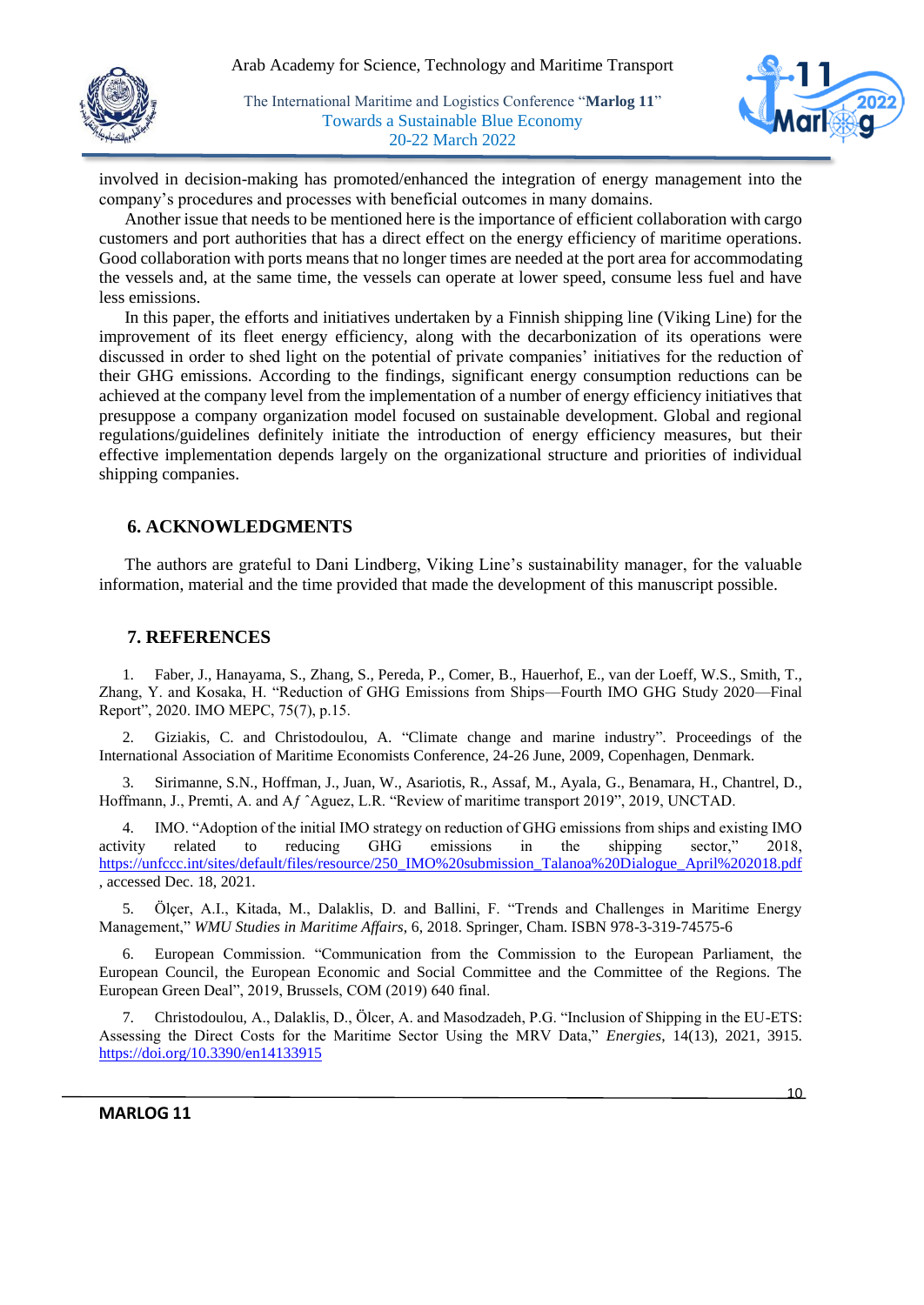



8. Brynolf, S., Magnusson, M., Fridell, E. and Andersson, K. "Compliance possibilities for the future ECA regulations through the use of abatement technologies or change of fuels," *Transportation Research Part D: Transport and Environment*, 28, 2014, pp. 6–18[. https://doi.org/10.1016/j.trd.2013.12.001](https://doi.org/10.1016/j.trd.2013.12.001)

Wan, Z., el Makhloufi, A., Chen, Y. and Tang, J. "Decarbonizing the international shipping industry: Solutions and policy recommendations," *Marine Pollution Bulletin*, 126, 2018, pp. 428–435. <https://doi.org/10.1016/j.marpolbul.2017.11.064>

10. Lai, K.H., Lun, V.Y., Wong, C.W. and Cheng, T.C.E. "Green shipping practices in the shipping industry: Conceptualization, adoption, and implications," *Resources, Conservation and Recycling*, 55(6), 2011, pp. 631- 638.

11. Lun, Y.H.V., Lai, K, Wong, C.W.Y. and Cheng, T.C.E. "Adoption of Green Shipping Practices". In Green Shipping Management, 17(2)', 2016. Springer.

12. Christodoulou, A. and Cullinane, K. "Potential of, and drivers for, private voluntary initiatives for the decarbonisation of short sea shipping: evidence from a Swedish ferry line," *Maritime Economics & Logistics*, 23, 2021, pp. 632–654.<https://doi.org/10.1057/s41278-020-00160-9>

13. Christodoulou, A. and Kappelin, H. "Determinant factors for the development of maritime supply chains: the case of the Swedish forest industry," Case Studies on Transport Policy, 8(3), 2020, pp. 711-720. <https://doi.org/10.1016/j.cstp.2020.07.008>

14. Yin, R.K. "Case study research: Design and methods". 2009. 4th Edition. Thousand Oaks, CA: Sage.

15. Voss, C., Tsikriktsis, N. and Frohlich, M. "Case research in operations management," *International Journal of Operations & Production Management* 22(2), 2002, pp. 195-219. <https://doi.org/10.1108/01443570210414329>

16. Denzin, N.K., "Triangulation 2.0," *Journal of mixed methods research*, 6(2), 2012, pp. 80-88.

17. Viking Line.<https://www.vikingline.com/the-group/viking-line/services/> , accessed Jan. 10, 2022.

18. Viking Line. "Sustainable Travel", <https://www.vikingline.com/environment/sustainable-travel/> , accessed Jan. 11, 2022.

19. Acciaro, M., Ghiara, H. and Cusano, M.I. "Energy management in seaports: A new role for port authorities," *Energy Policy*, 71, 2014, pp. 4–12[. https://doi.org/10.1016/j.enpol.2014.04.013](https://doi.org/10.1016/j.enpol.2014.04.013)

20. Innes, A. and Monios, J. "Identifying the unique challenges of installing cold ironing at small and medium ports – The case of Aberdeen," *Transportation Research Part D: Transport and Environment*, 62, 2018, pp. 298- 313.<https://doi.org/10.1016/j.trd.2018.02.004>

21. Christodoulou, A. and Woxenius, J. "Sustainable short sea shipping," Sustainability,11(10), 2019, 2847. https://doi.org/10.3390/su11102847

22. Vaishnav, P., Fischbeck, P. S., Morgan, M.G. and Corbett, J. J. "Shore Power for Vessels Calling at U.S. Ports: Benefits and Costs," Environmental Science and Technology, 50(3), 2016, pp. 1102-1110. https://doi.org/10.1021/acs.est.5b04860

23. Winkel, R., Weddige, U, Johnsen, D., Hoen, V. and Papaefthimiou, S. "Shore Side Electricity in Europe: Potential and environmental benefits," Energy Policy, 88, 2016, pp. 584-593. https://doi.org/10.1016/j.enpol.2015.07.013

24. Zis, T., North, R.J., Angeloudis, P., Ochieng, W.Y. and Bell, M.G.H. "Evaluation of cold ironing and speed reduction policies to reduce ship emissions near and at ports," *Maritime Economics & Logistics*, 16(4), 2014, pp. 371–398.<https://doi.org/10.1057/mel.2014.6>